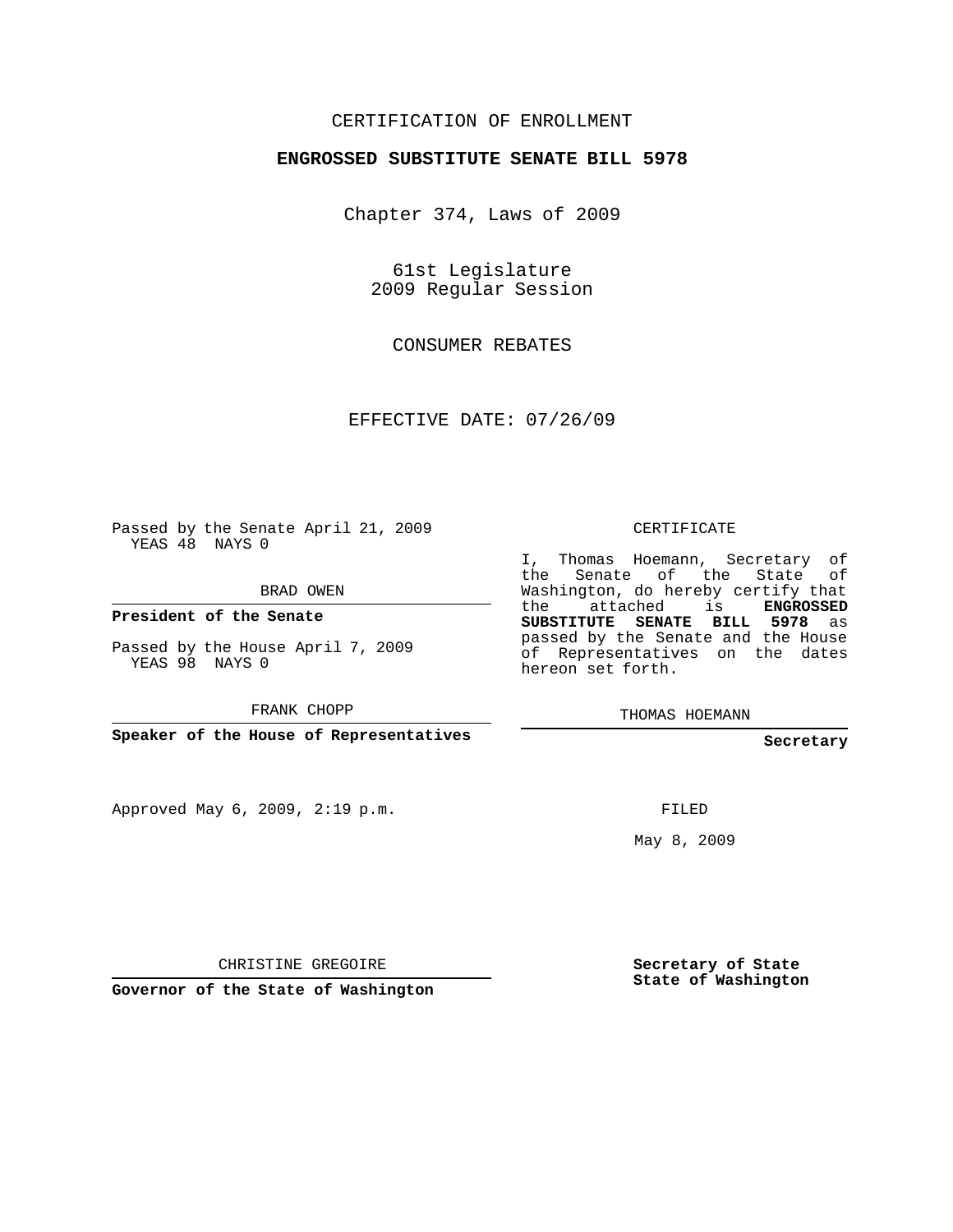## **ENGROSSED SUBSTITUTE SENATE BILL 5978** \_\_\_\_\_\_\_\_\_\_\_\_\_\_\_\_\_\_\_\_\_\_\_\_\_\_\_\_\_\_\_\_\_\_\_\_\_\_\_\_\_\_\_\_\_

\_\_\_\_\_\_\_\_\_\_\_\_\_\_\_\_\_\_\_\_\_\_\_\_\_\_\_\_\_\_\_\_\_\_\_\_\_\_\_\_\_\_\_\_\_

AS AMENDED BY THE HOUSE

Passed Legislature - 2009 Regular Session

## **State of Washington 61st Legislature 2009 Regular Session**

**By** Senate Labor, Commerce & Consumer Protection (originally sponsored by Senators Haugen and Kohl-Welles)

READ FIRST TIME 02/25/09.

 AN ACT Relating to consumer rebates; and adding a new chapter to Title 19 RCW.

BE IT ENACTED BY THE LEGISLATURE OF THE STATE OF WASHINGTON:

NEW SECTION. **Sec. 1.** As used in this chapter:

(1) "Person" has the same meaning as in RCW 19.86.010.

 (2) "Rebate" means an offer to provide cash, credit, or credit towards future purchases, that is offered to consumers who acquire or purchase a specified product or service and that is conditioned upon the customer submitting a request for redemption after satisfying the terms and conditions of the offer. "Rebate" does not include: Any discount from the purchase price that is taken at the time of purchase; any discount, cash, credit, or credit towards a future purchase that is automatically provided to a consumer without the need to submit a request for redemption; or any refund that may be given to a consumer in accordance with a company's return, guarantee, adjustment, or warranty policies, or any company's frequent shopper customer reward program.